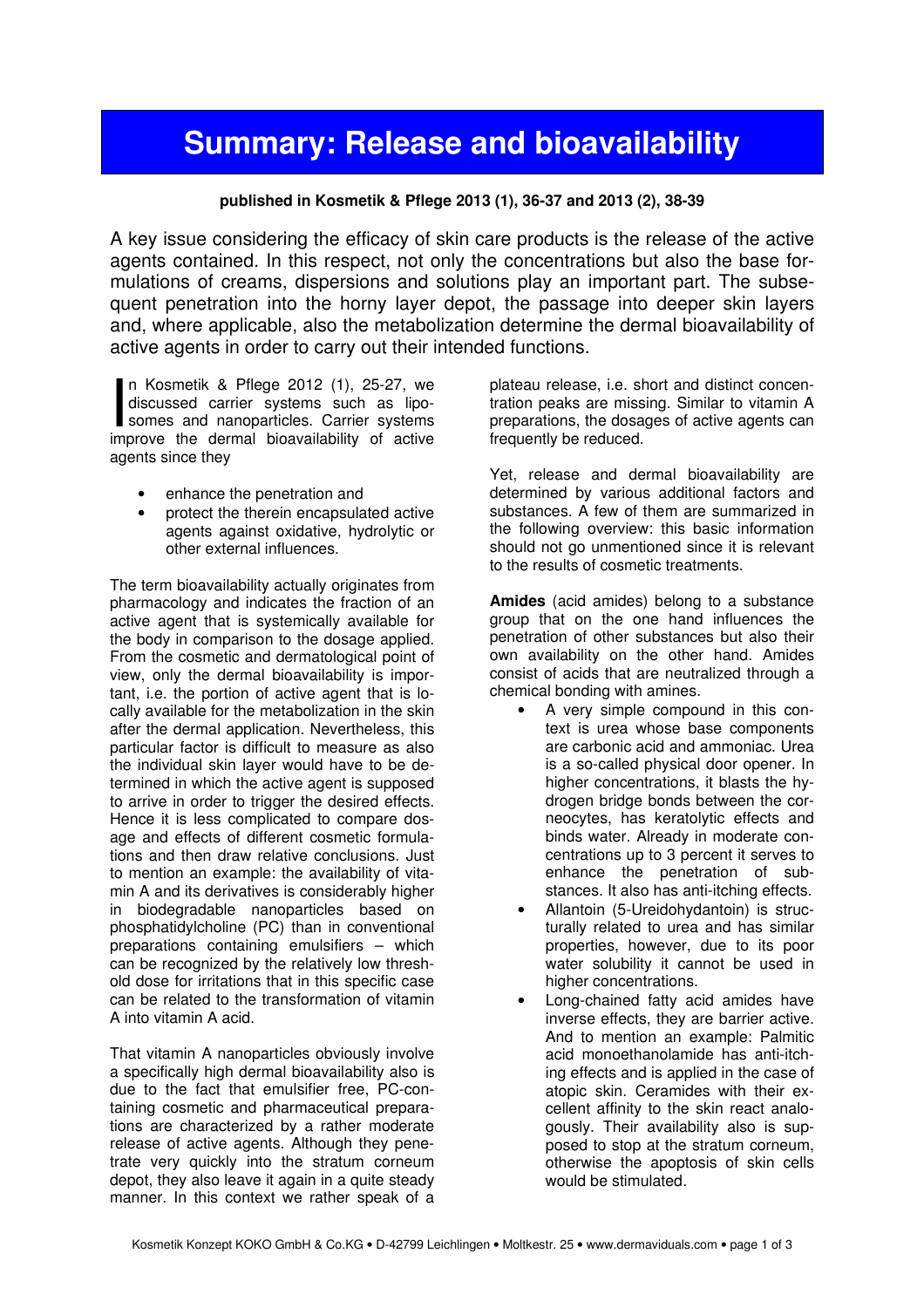- D-Panthenol is the pre-stage of pantothenic acid (vitamin  $B_5$ ). As a component of facial tonics it makes the skin more permeable and hence receptive for the active agents of masks.
- Tertiary amides are formed by a secondary amine and a fatty acid. Similar to esters, they are rather nonpolar in comparison to their base components. That is the reason for their excellent penetrating properties which can be easily identified on the basis of pungent substances such as capsaicin (chilli) and spilanthol (para cress; wrinkle-reducing effects).

Antioxidants stabilize the availability of oxygen-sensitive substances such as vitamin A by impeding the breakdown during the passage through the horny layer. Encapsulations with a protecting outer layer serve the same purpose in the case of extended storage.

With a barrier disturbed and dry skin, the undesired availability of many environmental substances will increase. The sensitivity against germs, preservatives and perfumes is significantly augmented.

**Derma Roller:** During the microneedling treatment, the skin will be perforated. Particularly in case of skin scars, the skin recovery can thus be reactivated. An improved penetration of active agents in comparison with the application of liposomes and nanodispersions cannot be observed though.

Perfumes: Many of the terpenes contained in perfumes have allergenic characteristics due to the impact of atmospheric oxygen and UV light. Their dermal bioavailability is very high because of the increased lipophilicity and the small-sized molecules. The best solution for sensitive skin is to avoid them at all or alternatively utilize them separately. The same applies for a multitude of synthetic odorants.

Emulsifiers disturb the skin barrier and intensify the penetration due to their surface activity. In addition, the availability of lipid substances is drastically reduced based on the subsequent wash out effects. Sodium lauryl sulfate is used as a generic irritant in test procedures to analyze cosmetic products regarding their irritative effects.

Esters can be interpreted as chemical Trojan horses for acids. The polar acid function is neutralized due to the chemical bond with alcohols. The acids then become liposoluble and their availability increases. The acids are again

released in the skin by enzyme activity (esterases).

Enzyme defects can reduce the availability of active agents. Thus, an insufficient activity of the enzyme delta-6-desaturase will impede the transformation of linoleic acid into gammalinolenic acid. Many of the neurodermatitis patients suffer from this specific problem. The topical application of gamma-linolenic acid (evening primrose oil) can be beneficial in this context.

Lipid tissue such as for example in the case of cellulite impedes the passage of polar substances. Although nonpolar, liposoluble substances are stored they only feature a rather poor release rate. In the case of cellulite, caffeine containing products in combination with mechanical energy will show lipolytic (fat-splitting) activity. Caffeine is particularly available in liposomal dispersions and is used in concentrations of up to 2%.

Infrared radiation has the same effect as hot packs. The availability of active agents is improved.

Iontophoresis accelerates the penetration of charged particles into the skin. This technique is based on low-voltage direct current and mainly applicable to acids and salts.

Preservatives: Although a high availability is desired in preparations that have to be stabilized in antimicrobial aspect, it is no longer desired on the skin. Lipophilic preservatives such as parabens and halogenated phenols as well as their derivatives can be detected in the whole body. Combinations with carrier substances such as nanodispersions and liposomes are particularly unfavourable; hence it is suggested to avoid the use of preservatives in the manufacturing process.

Massages improve the availability of oils and dissolved active agents through mechanical energy.

Metabolization: The dermal availability of orally ingested essential fatty acids by way of nutrition is considerably reduced due to the metabolization during the passage through the liver. And vice versa, in the case of a topical application, it is the metabolization which causes anti-inflammatory effects.

Microdermabrasion: A previous dermabrasion leads to concentration peaks after the topical application of active agents since the balancing depot of the stratum corneum is